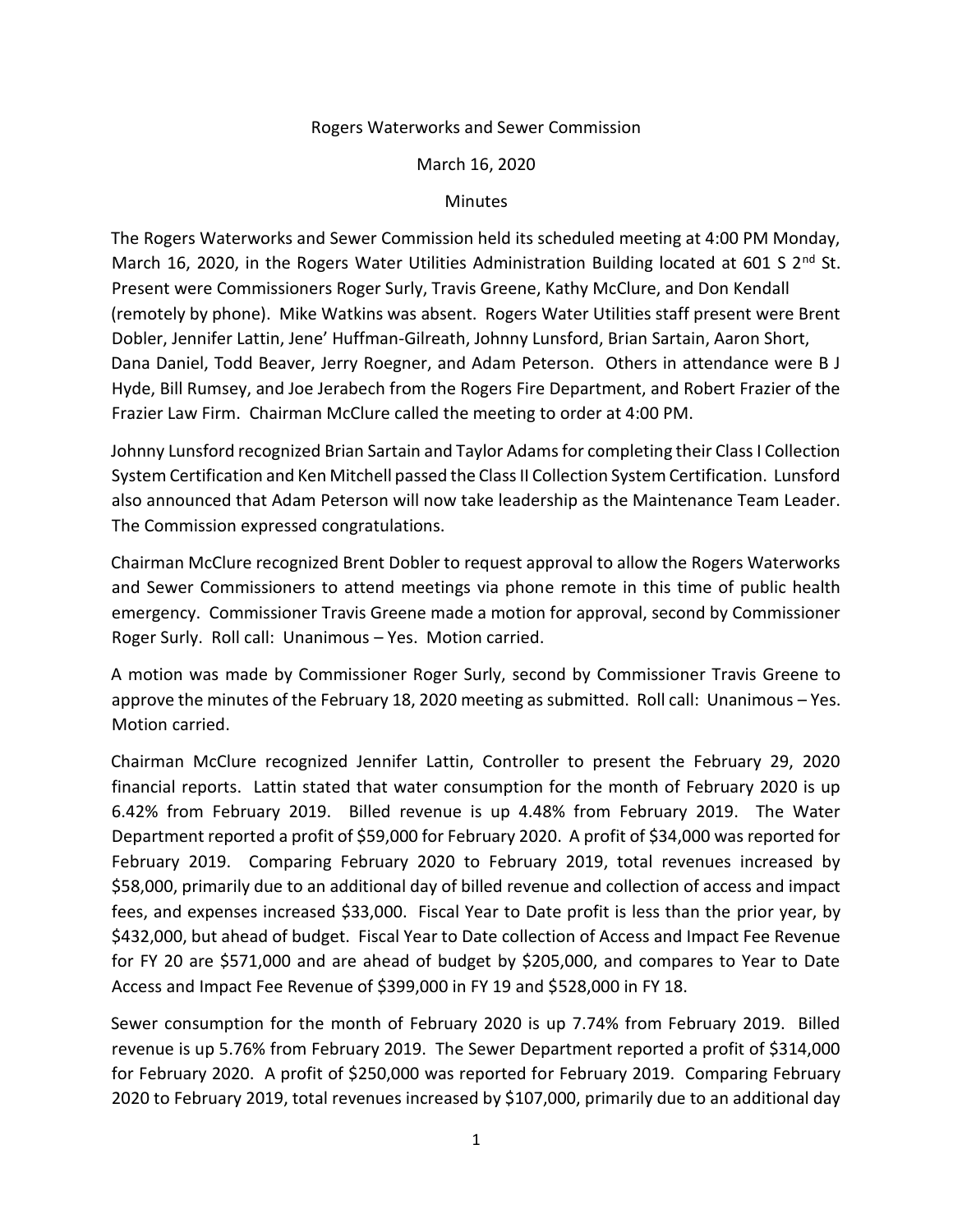of billed revenue and slight increase in billed consumption and collection of access and impact fees, and expenses increased \$43,000; \$18,000 of which is a result of an increase of sludge disposal costs. Fiscal Year to Date profit is more than the prior year, by \$14,000, and is ahead of budget. Fiscal Year to Date collections of Access and Impact Fee Revenue for FY 20 are \$1,158,000 and are ahead of budget by \$324,000, and compares to Year to Date Access and Impact Fee Revenue of \$937,000 in FY 19 and \$1,045,000 in FY 18.

Lost Water is at 13% for the month of February 2020, 15% for the calendar year, and 16% for the last twelve months.

The Total Restricted and Unrestricted Funds Report are \$36.2 million for February 2020, which is an overall decrease of \$1,600,000 from February 2019. Water Funds increased from \$17.2 million to \$17.6 million from February 2019 while Sewer Funds decreased from \$20.6 million to \$18.6 million. \$7.8 million of the \$36.2 million total funds is restricted for specific use such as debt service, meter deposits, access and impact fees, and depreciation. Commissioner Don Kendall questioned what was included in the \$1.6 million decrease in the Total Restricted and Unrestricted Funds. Lattin stated that it was largely the Capital Improvements for the Bio Solids Handling Project at the Rogers Pollution Control Facility. There were no further questions.

Chairman McClure recognized Brian Sartain, Utility Engineer for the presentation of the February engineering report. Sartain said that the number of plan reviews have returned to normal activity. New submittals include the Gilbert Building, a shopping center on 8<sup>th</sup> Street, KD3 Office Building, Hedberg Allergy Clinic expansion, and the 13<sup>th</sup> Street Bicycle/Pedestrian Improvements. Sartain stated there has not been a slowing effect identified with any projects at this time. The 11<sup>th</sup> St Pump Station Improvements, Blossom Way Sewer Rehab, and the 11<sup>th</sup> St Elevated Tank Repaint are going out for bid soon. Sartain said some of the street projects could see a change in schedule, with Arkansas Street most likely being released for bid in April. The draft of the Rogers Downtown Utility Master Plan was received and is currently under review by staff. The RWU Service Boundary Map was approved by the Department of Agriculture and Arkansas Natural Resource Commission (ANARC). Three (3) annexation requests have been received. Two (2) of these requests are included in the newly approved Boundary Map, however, the third request for seventy-two (72) acres is not. RWU will recommend to the City Council that it is not in the best interest to serve this property. Sartain shared some photos at the RPCF of the site work progress and the new plant driveway. In order to better evaluate the basins, the design and construction team has been cleaning the basins for the RPCF Train II Rehab (Design Build). There were no questions.

Chairman McClure recognized Todd Beaver, RPCF Manager to present the February 2020 Reports. Beaver stated that the Discharge Monitoring Reports shows good results with the previous ammonia problem resolved. The FOG Department and Industrial Pre-treatment is going well. There was noted a significant increase in surcharges assessed this month. The lab results of the oil leak showed it was not heating oil, therefore, no known leaks in the dryer. However, we are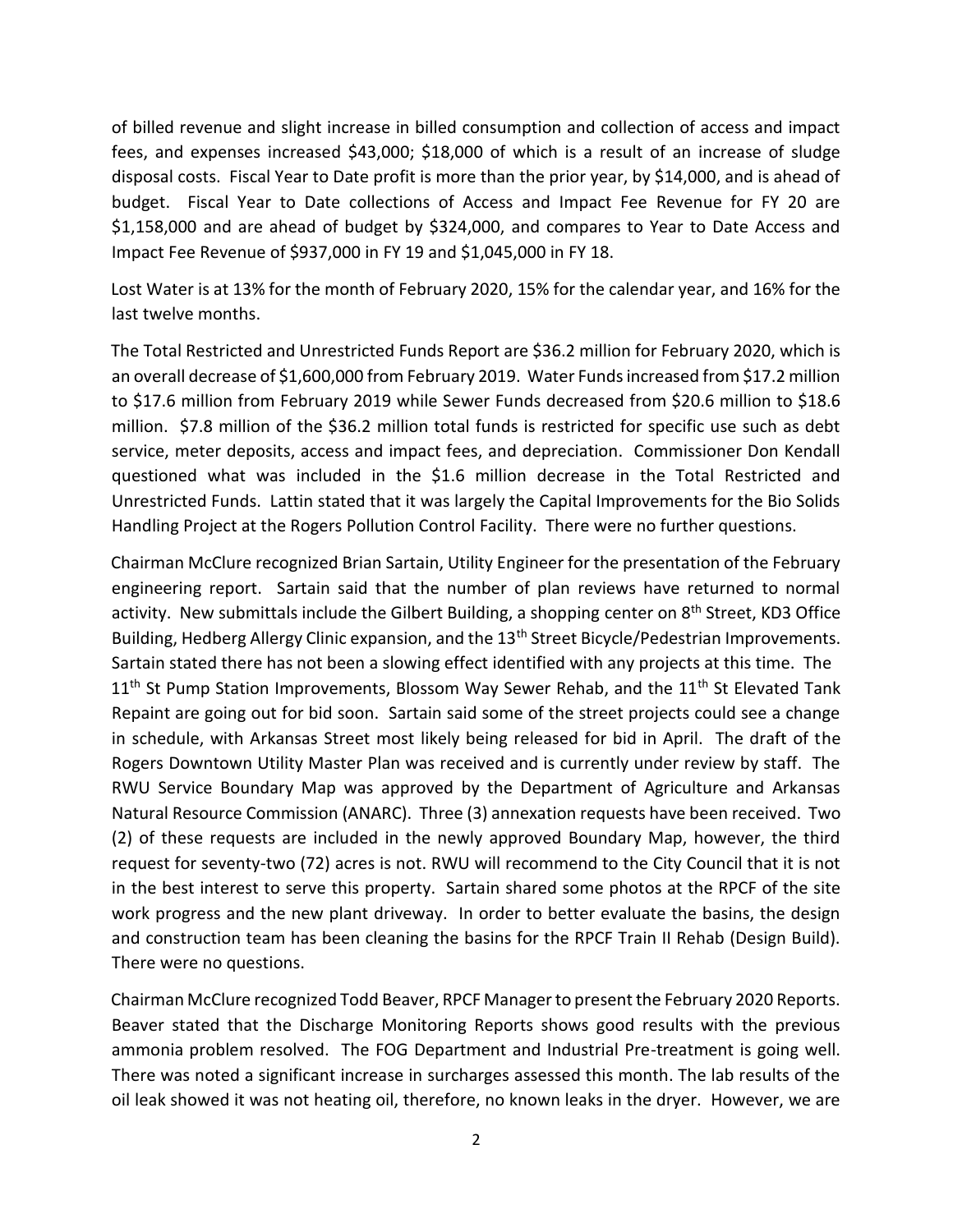still not able to process the material through the machine. After consulting with solids handling experts, we feel the conclusion being a mechanical or a problem with biology. Upon inspection, some problems were found but not to the great extent of the problems at hand. We are wasting through class B export, expecting to get caught up next month. A new Non Potable Water pump is onsite and with weather permitting will be installed soon while the dryer is down. Beaver expressed his ideas and concerns regarding the life expectancy of the sludge dryer. When the sludge dryer was placed in service in 2013, the sludge dryer was estimated to be operational for 20 years. However, due to recent repairs and decreased performance, management estimates the useful life to likely be 14 years. Jennifer Lattin, Controller, was recognized to review the related financial impacts which include increasing depreciation expense, as a result of a shorter useful life, and the potential early call of the 2010 Sewer Revenue Bonds. 291 MG was treated in February with 94 MG additional flow with an average flow of 9.4 MGD. These flows included 2.4" of rain over 9 rain events.

Chairman McClure recognized Johnny Lunsford, Construction and Maintenance Manager for a brief report on field operations. Lunsford stated there was not a lot of activity performed due to wet weather and field operations had a significant amount of field employees training and attending classes preparing for tests for license certification. There were no questions.

Brent Dobler presented Resolution No. 20-04 (with exhibit 1 attached) requesting an amendment to Section 54-211 of the Code of Ordinances of the City of Rogers; specifying the sewer development impact fee for certain residential structures with a Residential Fire Sprinkler System (RFSS). Effective April 15, 2020, when a RFSS is installed in a structure to be used as a private residence or dwelling and a one inch water meter is required solely because of installation of the RFSS, then the sewer development impact fee specified for a 5/8 inch water meter should be charged for each living unit in the structure. Commissioner Roger Surly made a motion to approve Resolution No. 20-04 as submitted, second by Commissioner Travis Greene. Roll call: Unanimous – Yes. Motion carried. Upon Commission approval this proposed amendment will be presented to the Rogers City Council for approval.

Chairman McClure recognized Jene' Huffman-Gilreath, Shared Services Manager requesting approval to issue RFP for Networking and Systems Security. The purpose of this contract is to review our current servers and assure that our computers are networked properly. Commissioner Roger Surly made a motion, second by Commissioner Travis Greene to approve request for RFP for Networking and Systems Security. Roll call: Unanimous – Yes. Motion carried.

Todd Beaver presented Resolution No. 20-05 requesting to purchase a gearbox for the sludge dryer at the RPCF in the amount up to and including twenty-two thousand dollars (\$22,000), plus shipping and applicable taxes; waiving competitive bidding. This gearbox is manufactured by Nord Gear Corporation whereas Fleck Bearing Company is the authorized representative of Nord